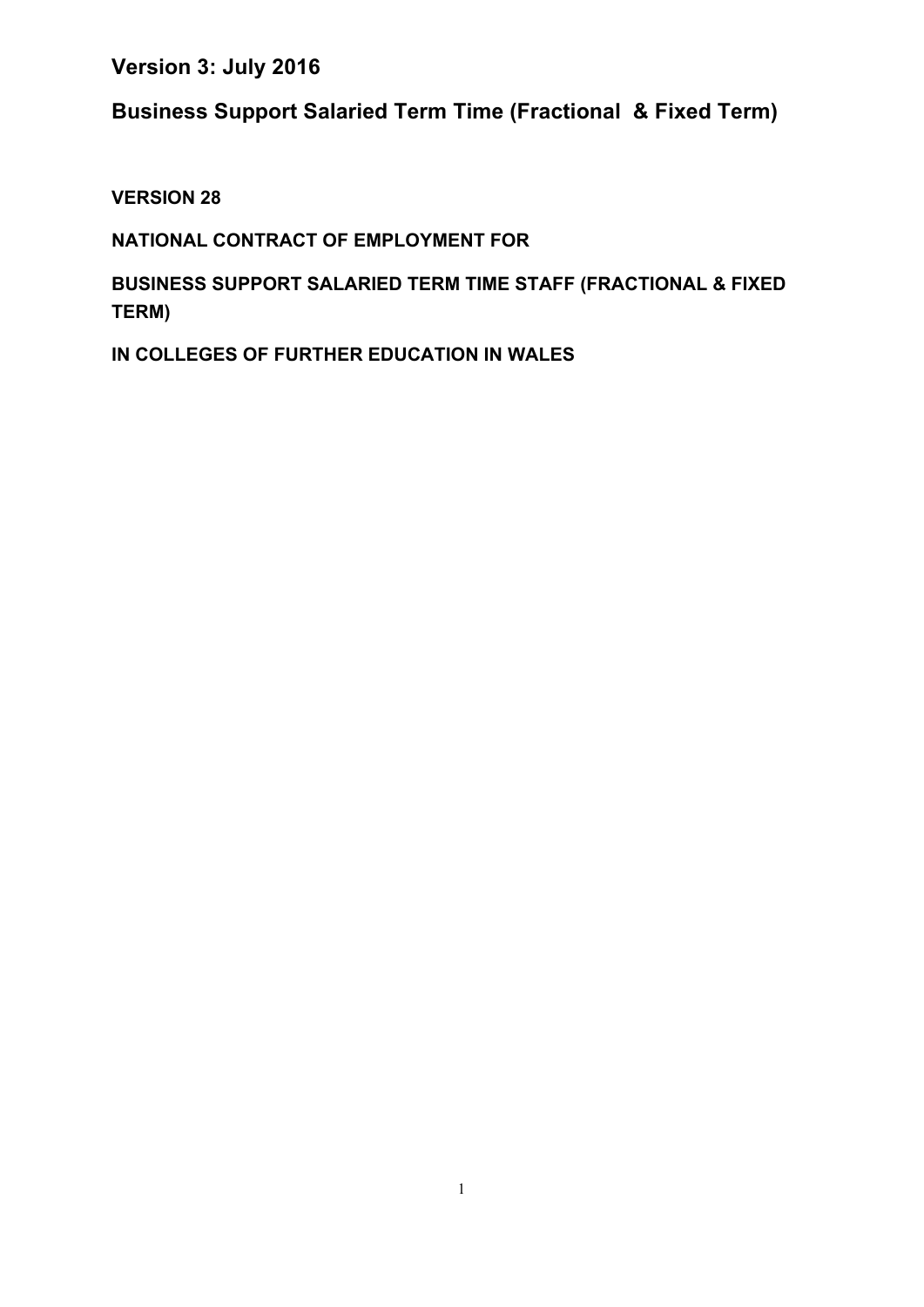# **Business Support Salaried Term Time (Fractional & Fixed Term)**

|                       | <b>THE EMPLOYER:</b> [Name and address of Corporation <sup>1</sup> ] ("the Corporation") |
|-----------------------|------------------------------------------------------------------------------------------|
|                       | <b>THE EMPLOYEE:</b> [Name and address of Employee]                                      |
| <b>DATE OF ISSUE:</b> |                                                                                          |

#### **1. Date of Commencement**

- 1.1 Your employment commenced / shall commence on  $\lceil \cdot \rceil$  and will continue until  $\lceil \cdot \rceil$ .
- 1.2 Your period of continuous employment [will begin/began] on  $\lceil \cdot \rceil$ .
- 1.3 If you are made redundant your period of service with certain other employers will be aggregated with your service with the Corporation for the purpose of determining your redundancy payment. This is in accordance with the Redundancy Payments (Continuity of Employment in Local Government, Etc) (Modification) Order 1999 as amended from time to time.
- 1.4 Your appointment is made in accordance with the Corporation's recruitment and selection procedures and may be subject to the receipt of a satisfactory enhanced CRB disclosure and two satisfactory professional references.

#### **2. Duration**

The Employment shall commence on [●] and, subject to both the probationary period and termination provisions, shall continue until [●].

### **3. Probationary Period**

<u> 1989 - Jan Samuel Barbara, margaret e</u>

The first 6 months of your employment will be a probationary period, during which your suitability for the position to which you have been appointed will be assessed. The Corporation reserves the right to extend your probationary period if, in its opinion, circumstances so require. During your probationary period, or at the end of it, your employment may be terminated either by you or by the Corporation on giving one month's written notice. You will be deemed to have passed your probationary period unless you are notified otherwise in writing.

 $1$  Not all colleges have Corporations. In this document the term 'Corporation' includes governing bodies or other supervisory boards.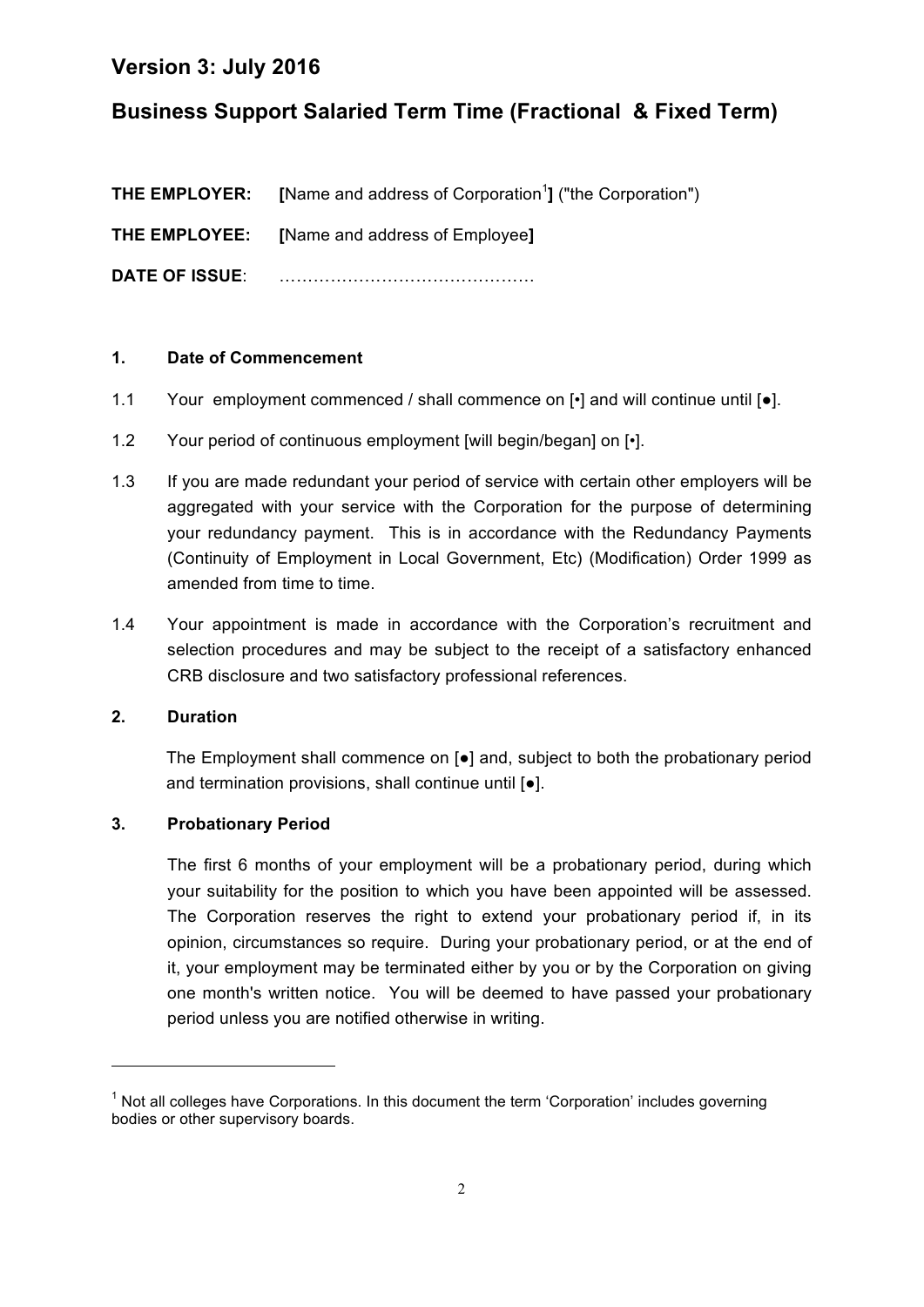# **Business Support Salaried Term Time (Fractional & Fixed Term)**

### **4. Duties**

- 4.1 You will be employed as [job title] and your duties are those as specified within your Job Description together with any lawful and reasonable instruction given to you.
- 4.2 You may be required in pursuance of your duties to perform services not only for the Corporation but also for any Subsidiary which the Corporation has or may acquire in the future.
- 4.3 You are expected to work flexibly and efficiently, to maintain the highest professional standards and to promote and implement the policies of the Corporation consistent with the role.
- 4.4 You will be expected to comply with any policies and procedures commensurate with your role which the Corporation may from time to time issue to ensure the efficient operation of its business and the welfare and interests of its students and employees.

### **5. Remuneration**

- 5.2 5.1 Your salary will be based on the Whole Time Equivalent salary of [INSERT £•] per annum in accordance with the pay scale pertinent to your role with your appointment on [INSERT GRADE]. Your pro-rata salary will be [INSERT £•] per annum based on the number of hours and weeks you are required to work as set out in Clause 10.1 and Clause 10.2 and includes payment in respect of your annual leave entitlement as set out in Clause 11.1. Your salary will be paid in even monthly payments throughout the year in arrears by direct credit transfer. Your salary progression will be determined by the Corporation, in accordance with the salary scale pertinent to your role.
- 5.3 If you agree to work in excess of 37 hours in one week and those hours are not subject to a flexi-time arrangement, or an agreed working pattern, then you will be entitled to either, an overtime payment at the relevant rate or time off in lieu taken at a mutually agreed time, calculated in accordance with college policy.

### **6. Place of Work**

- 6.1 Your primary place of work will be the Corporation's premises at [INSERT •]. [Your duties will also require you to work at [INSERT list the locations].
- 6.2 In the event that there is an organisational need to change your primary place of work on an indefinite basis, this will be subject to consultation and agreement with you.

### **7. Mobility**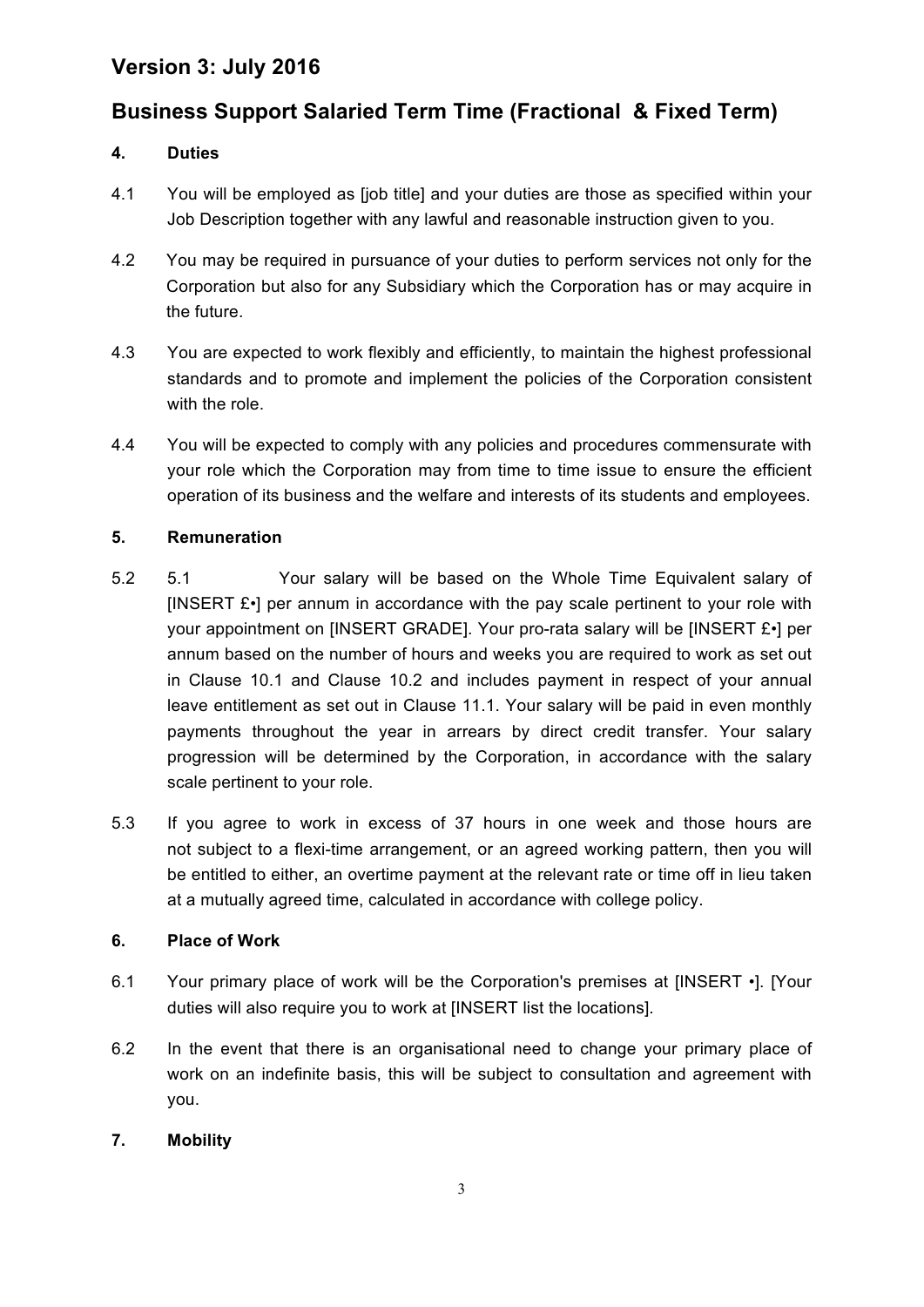# **Business Support Salaried Term Time (Fractional & Fixed Term)**

- 7.1 There may also be a business need to travel and work on a temporary basis at any premises which the Corporation currently has or may subsequently acquire or at any premises at which it may from time to time provide services. This would be subject to discussion and agreement giving due regard to the following considerations:
	- The location and arrangements for travel and subsistence;
	- The length of the working day with increased travel time;
	- The hours of work;
	- The timescale and duration of the proposed arrangements;
	- The employee's personal and family circumstances.
- 7.2 From time to time you may be required to travel and work on a temporary basis at locations outside the UK and for a period of no more than 4 weeks subject to the arrangements set out in Clause 7.1.

#### **8. Appraisal and Continuing Professional Development**

- 8.1 You are required to participate in the staff appraisal scheme approved by the Corporation;
- 8.2 You are required to participate in reasonable arrangements for your further training and development.
- 8.3 Full details of the Corporation's policy in relation to Continuing Professional Development can be found at [INSERT link].

#### **9. Requirement for a Relevant Qualification**

The Corporation will review with you, either prior to commencement of employment or shortly thereafter, the qualifications required for the post and will provide such assistance as it deems reasonable to enable you, if required, to secure requisite qualifications. In the event that you fail to secure the requisite qualifications within the period specified, the Corporation may have no alternative but to terminate your employment and to this end the Corporation reserves the right notwithstanding any other provisions of this contract, to terminate your employment by giving notice in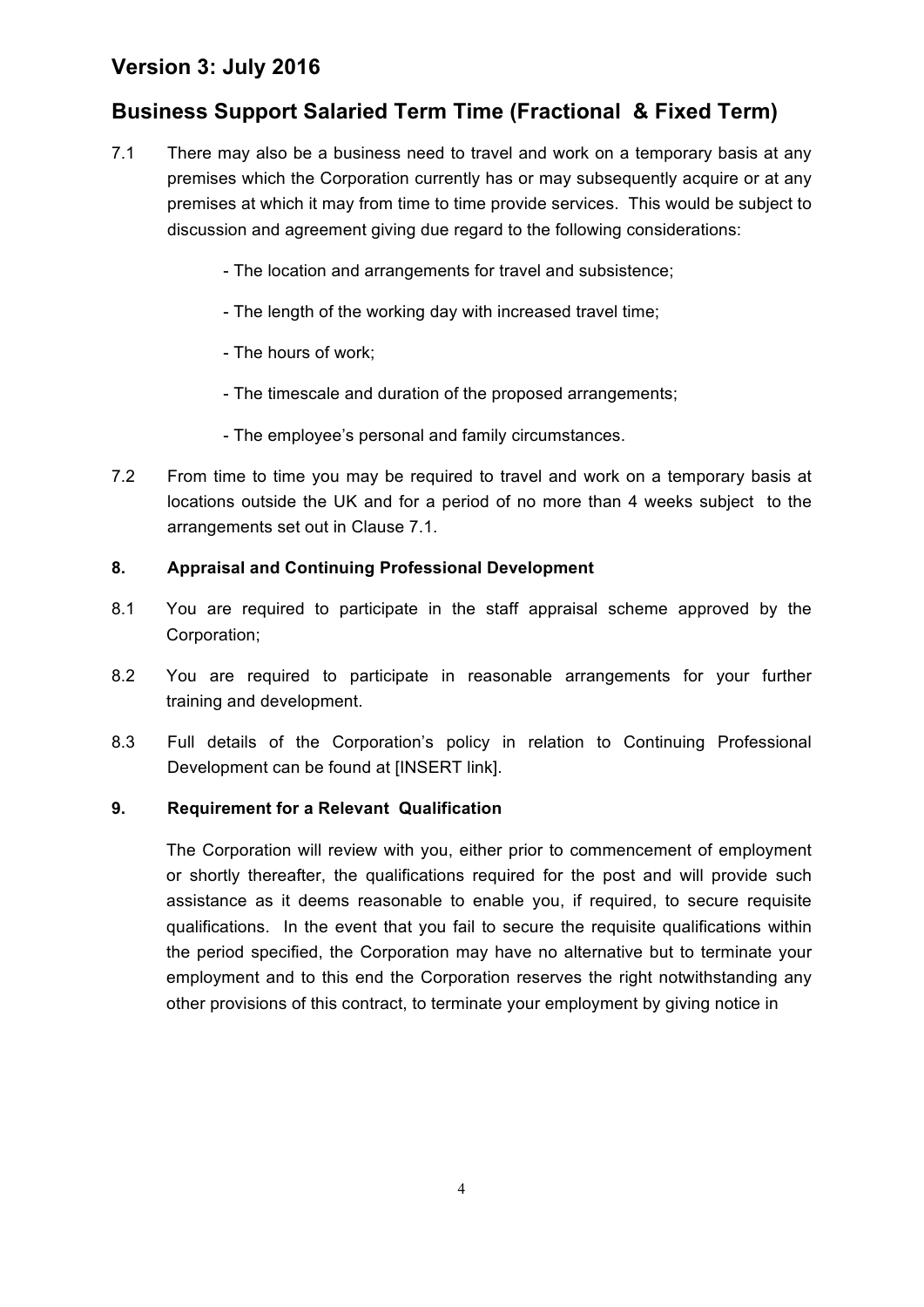# **Business Support Salaried Term Time (Fractional & Fixed Term)**

accordance with Clause 35.1.

#### **10. Working Hours**

- 10.1 You will be expected to work such hours as are reasonably necessary for the proper performance of your duties and responsibilities, with a normal working week of [INSERT] hours. The normal working week is Monday to Friday, and in some cases Saturday and/or Sunday by agreement.
- 10.2 You will work [INSERT •] number of weeks per annum.
- 10.3 You may sometimes be requested to work on a Bank or Public Holiday, in which case you will be given time off in lieu, should you agree to this or payment at an enhanced rate in accordance with the Corporation's policy.
- 10.4 Where you agree to work additional hours, the terms set out in Clause 5.3 will apply.
- 10.5 Your normal pattern of work including the weeks you are required to work are set out in your letter of appointment. Any changes to your normal working pattern will be by agreement between you and your line manager.

#### **11. Holidays**

- 11.1 You are entitled to [INSERT WEEKS] paid annual leave in each holiday year (being the period from 1st September to 31st August), which includes your pro-rata entitlement to Bank and Public Holidays normally observed in Wales. Your holidays are derived from a full time equivalent entitlement of 28 days rising to 32 days after five full holiday years of continuous service, and 8 Bank and Public Holidays normally observed in Wales.
- 11.2 You will be required to take your annual leave outside term-time.
- 11.3 In the holiday year in which your employment commences or terminates, your holiday entitlement will accrue on a pro-rata basis paid at a rate of  $1/260<sup>th</sup>$  of your salary. If, on the termination of your employment, you have exceeded your accrued holiday entitlement including Bank and Public Holidays up to the date of termination, the Corporation will be entitled to deduct the excess from your final salary payment. If you have any unused holiday entitlement, the Corporation will require you to take it during your notice period unless it agrees to pay you the appropriate sum in lieu.
- 11.4 If the Corporation terminates your employment by reason of gross misconduct in accordance with Clause 35.3 any payment due for outstanding holiday entitlement shall be limited to your statutory entitlement under the Working Time Regulations 1998. Any paid holidays (including paid public holidays) taken shall be deemed first to have been taken in satisfaction of your statutory entitlement.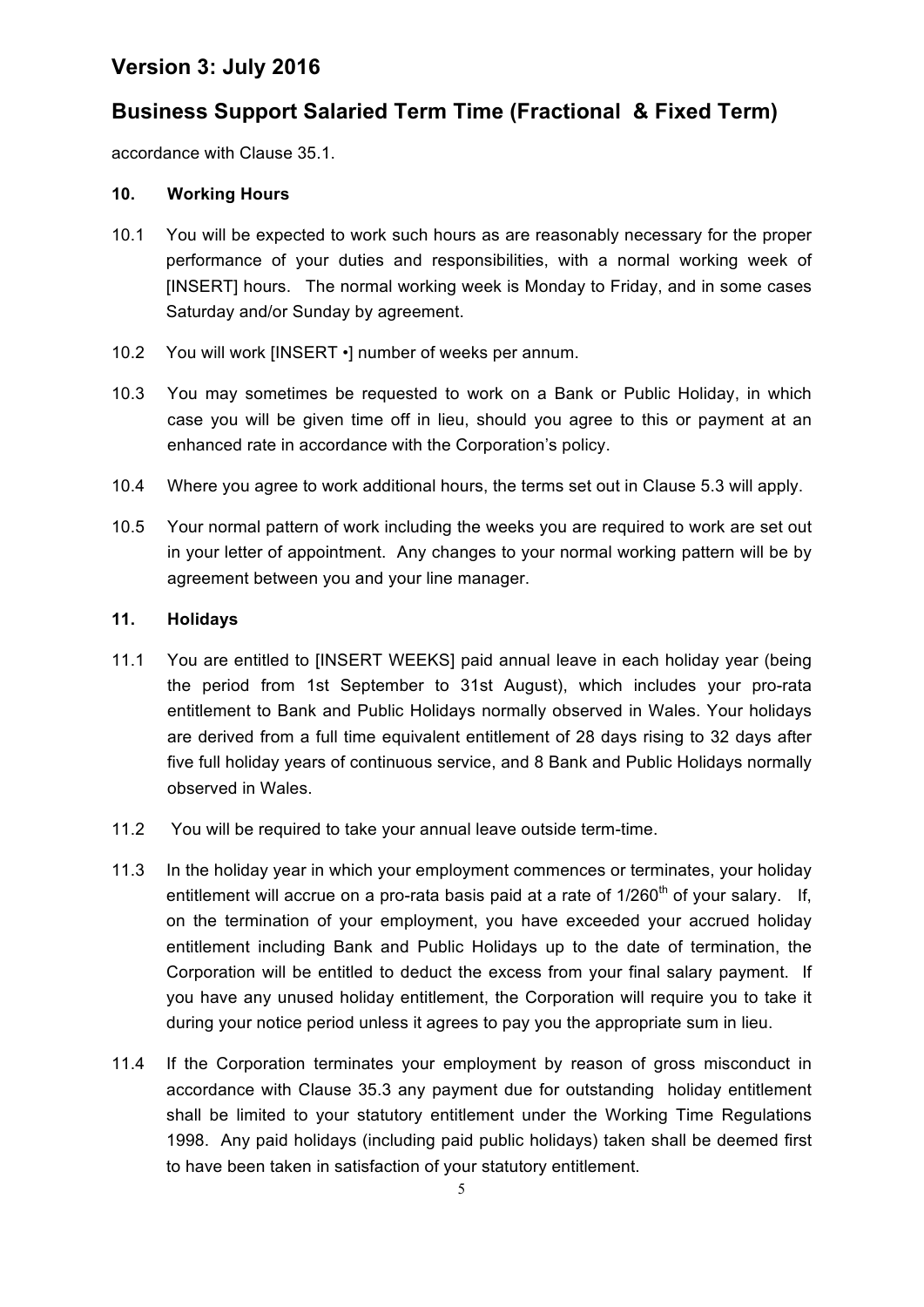## **Business Support Salaried Term Time (Fractional & Fixed Term)**

- 11.5If either party has served notice to terminate the appointment, the Corporation may require you to take any outstanding holiday entitlement during the notice period. Any outstanding holiday entitlement shall be deemed to be taken during any period of garden leave under Clause 35.4.
- 11.6 Holiday entitlement for one holiday year cannot be taken in subsequent holiday years unless otherwise agreed by the Principal. In some exceptional cases up to 5 days may be rolled forward, but only with the agreement of the Principal. Failure to take holiday entitlement in the appropriate holiday year will lead to forfeiture of any accrued holiday without any right to payment in lieu thereof*.*
- 11.7 If you are not able to take holiday entitlement due to sickness, accrual of holiday entitlement will be restricted to 28 days pursuant to the statutory requirements of the Working Time Regulations 1998 which will be paid in lieu (on termination of employment only) or carried over by agreement with Corporation's Human Resources on receipt of confirmation from your G.P.

#### **12. Expenses**

Expenses which you incur in the proper performance of your duties will be reimbursed by the Corporation providing that they have been approved in advance by your line manager and are matched by signed and approved receipts in accordance with the Corporation's Financial Regulations which can be obtained from [INSERT LOCATION].

#### **13. Pension**

You will automatically become a member of the LGPS unless you choose otherwise. If you elect not to be a part of the scheme you must complete the appropriate opt out form available from the Pensions Department at [insert the relevant contact details ]. Should you choose not to join the LGPS the Corporation is still obliged to comply with the employer duties under Part 1 of the Pensions Act 2008 and will automatically enrol or re-enrol you into a Pension scheme as and when required by law.

### **14. Deductions**

For the purposes of the Employment Rights Act 1996, you hereby authorise the Corporation to deduct from your salary or any other payments due to you any agreed sums due from you to the Corporation, including any overpayments, loans or advances made to you by the Corporation. You will be provided with a deduction schedule accordingly.

#### **15. Sickness**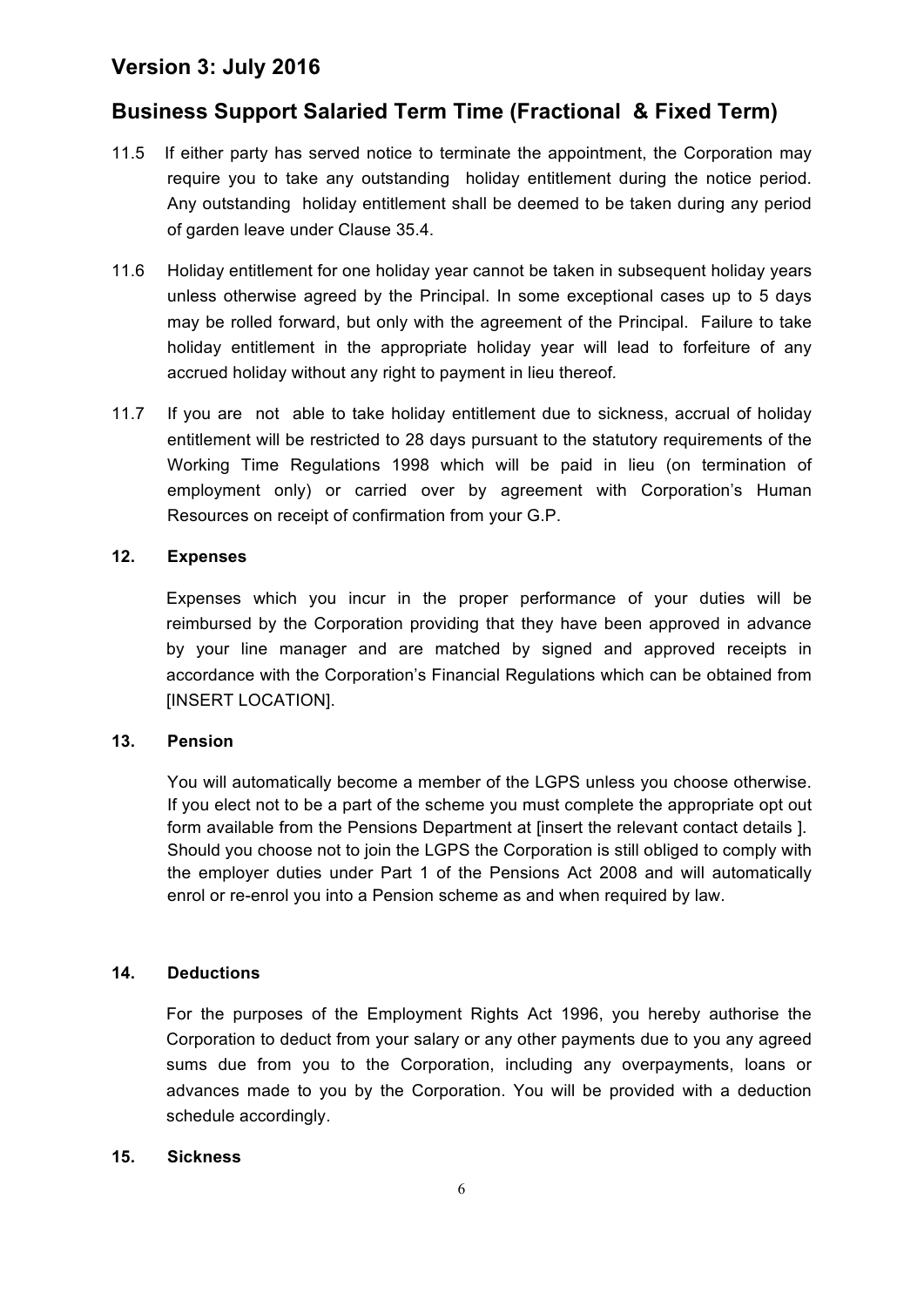### **Business Support Salaried Term Time (Fractional & Fixed Term)**

- 15.1 If you are absent from work due to sickness or injury, you may be eligible to receive sick pay in accordance with the Corporation's Sickness Policy. Further details in respect of sickness may be obtained from [INSERT LOCATION]
- 15.2 The payment of sick pay is subject to your compliance with the Corporation's rules for the notification and verification of sickness absence, which are set out in the Sickness Policy.
- 15.3 The Corporation has the right to require you to attend a medical examination by a doctor or occupational health specialist nominated by the Corporation, in particular but not limited to circumstances where you are absent on long term sickness. The Corporation reserves the right to cease to make payments of sick pay in the event that you repeatedly fail to attend at such an appointment having been requested to do so, without reasonable justification.
- 15.4 If you receive compensation following an injury or accident which occurred outside work for loss of earnings, you will be required to repay to the Corporation compensation paid for such loss of earnings, up to the value of sick pay received less your statutory entitlement.

#### **16. Maternity Leave**

If you become pregnant, you will be eligible to take maternity leave and may qualify for employer and/or statutory maternity pay. Full details of the Corporation's Maternity Policy and the procedures with which you must comply in order to exercise your rights under it are available from [INSERT LOCATION].

### **17. Paternity Leave**

Where your Spouse/Partner becomes pregnant, you will be eligible to take paternity leave and receive paternity pay. Full details of the Corporation's Paternity Leave Policy and the procedures with which you must comply in order to exercise your rights under it are available from [INSERT LOCATION].

#### **18. Parental Leave**

You will be entitled to take parental leave in accordance with the Maternity and Parental Leave Regulations 1999, as amended, or alternatively in accordance with any policy or procedure on this subject which has been adopted by the Corporation. Further details in respect of parental leave may be obtained from [INSERT LOCATION].

#### **19. Adoption Leave**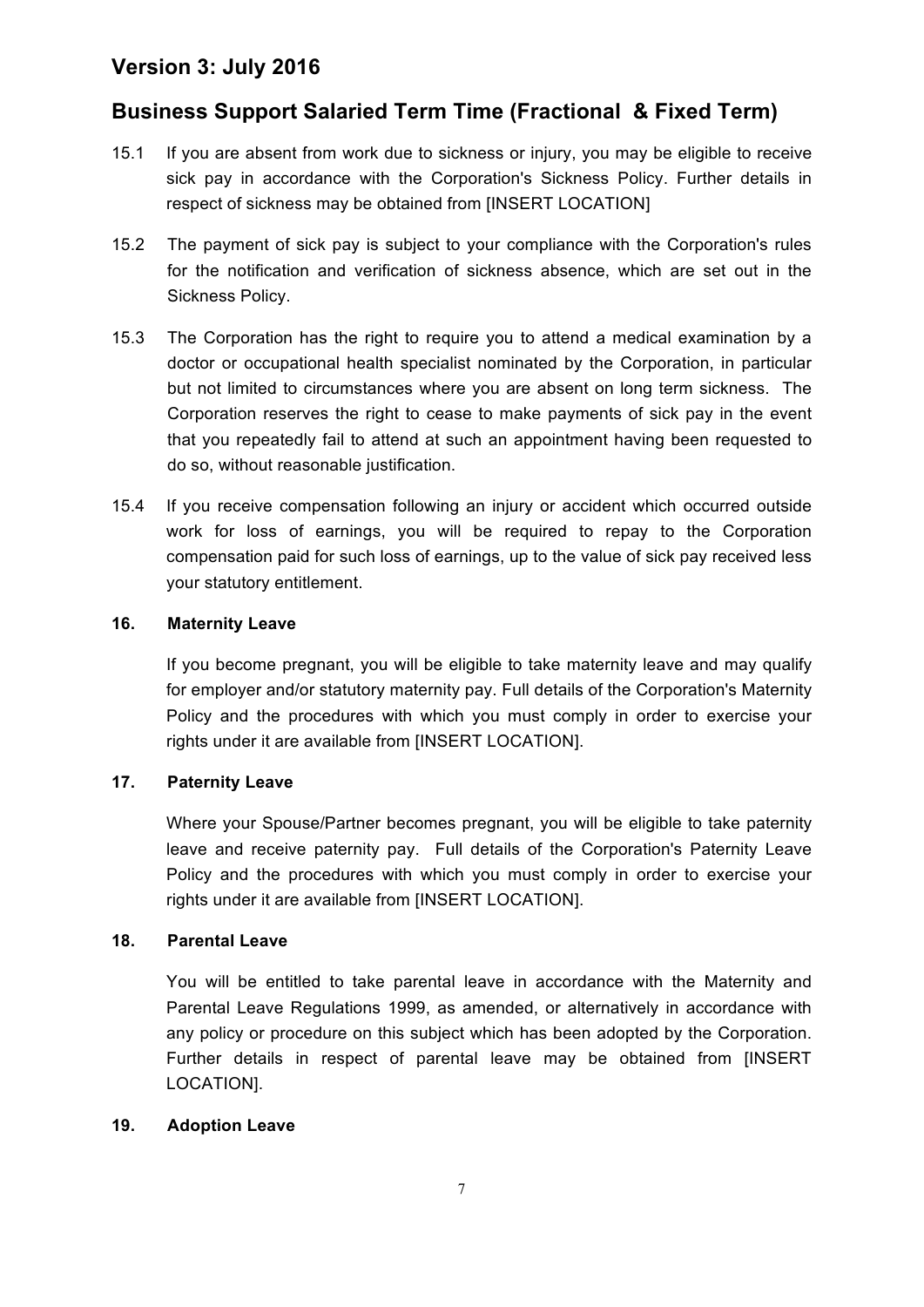### **Business Support Salaried Term Time (Fractional & Fixed Term)**

If you adopt a child, you may be eligible to take adoption leave and receive adoption pay. Full details of the Corporation's Adoption Policy and the procedures with which you must comply in order to exercise your rights under it are available [INSERT LOCATION].

#### **20. Health and Safety**

The Corporation recognises and accepts its responsibilities as an employer to ensure, so far as is practicable, the health, safety and welfare of all its employees. A copy of the Health and Safety Policy, subject to amendment from time to time, can be obtained from [INSERT LOCATION]. You are responsible for familiarising yourself with the policy and adhering to the health and safety rules in the workplace.

#### **21. Exclusivity of Service**

- 21.1 You are required to devote your time, full attention and abilities to your duties during your contracted working hours and to act in the best interests of the Corporation at all times
- 21.2 You are required to notify the Corporation's Human Resources Department in writing of any other employment or paid activities that you currently undertake or intend to undertake for the duration of this contract.
- 21.3 The Corporation reserves the right to refuse permission to undertake such employment or paid activities where the following applies.
	- (i) there is a conflict or competition with the work of the Corporation
	- (ii) it involves the use of Corporation property
	- (iii) it prevents the effective undertaking of your duties for the Corporation
	- (iv) it contravenes the Working Time Regulations 1998;
	- (v) it poses a risk to the Corporation's reputation.
- 21.4 If you have any doubts about possible conflicts of interest you must consult the Human Resources Department and where required obtain written permission from the Principal.
- 21.5 Where paid leave of absence is granted to undertake activity for another organisation any payment (expenses exempt) received in respect of that activity must be transferred to the Corporation.

#### **22. Confidentiality**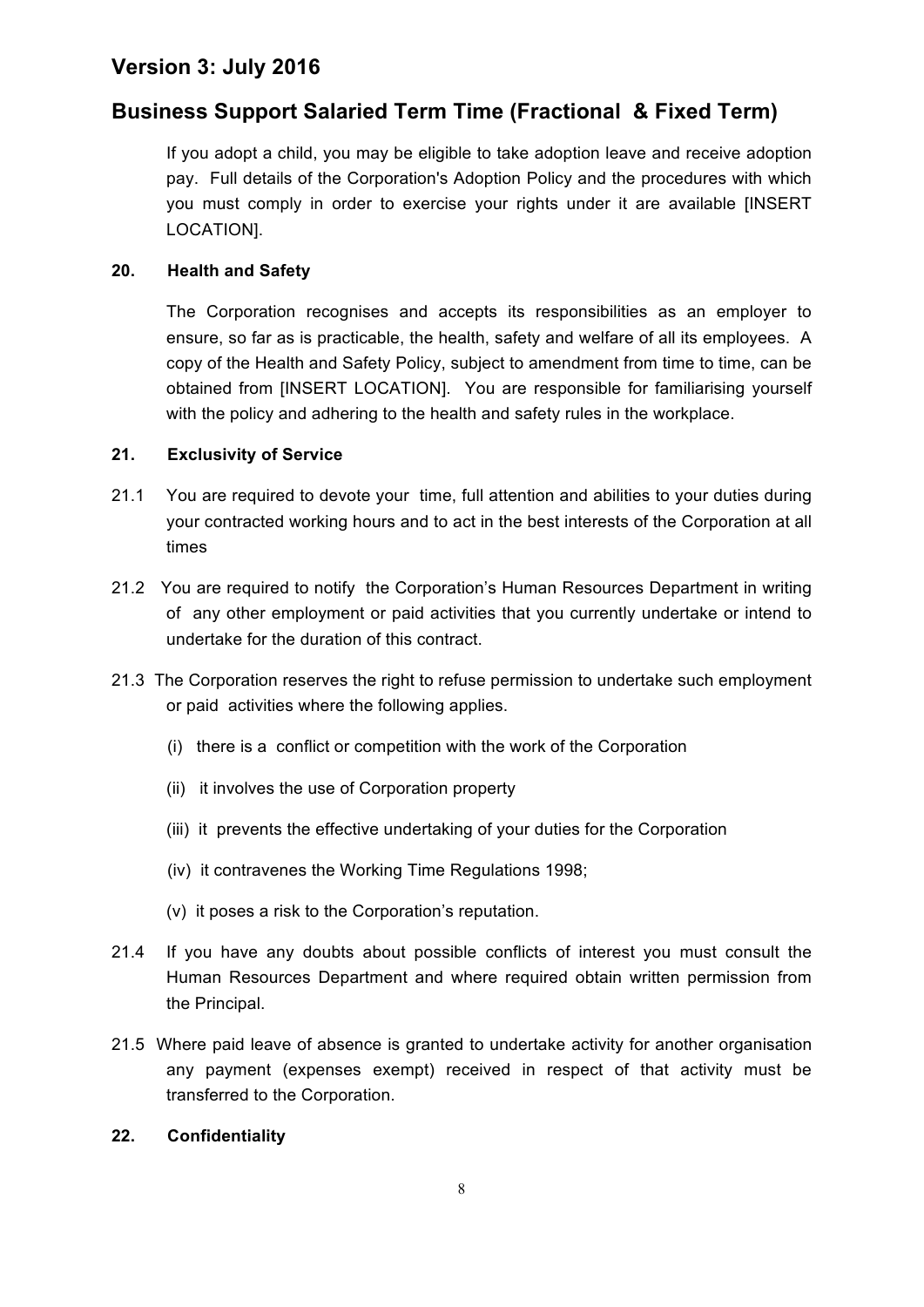# **Business Support Salaried Term Time (Fractional & Fixed Term)**

- 22.1 You shall not either during your employment (except in the proper performance of your duties), nor at any time after its termination, use for your own purposes (or for any purposes other than those of the Corporation) or divulge to any person, corporation, company or other organisation whatsoever any confidential information belonging to the Corporation or to any Subsidiary or relating to its or their affairs or dealings which may come to your knowledge during your employment. This restriction shall cease to apply to any information or knowledge which may come into the public domain after the termination of your employment, other than as a result of unauthorised disclosure by you or by any third party. The Trade Union and Labour Relations (Consolidation) Act 1992 (TULR(C)A 1992) requires employers to disclose information for the purposes of collective bargaining to accredited representatives of recognised trade unions. This restriction shall not apply to any use or disclosure authorised by the Corporation or required by law or in furtherance of a legitimate trade union activity.
- 22.2 Confidential information shall include (but shall not be limited to) the following:
	- (a) Information concerning the services offered or provided by the Corporation or any Subsidiary including the names of any persons, companies or other organisations to whom such services are provided, their requirements and the terms upon which services are provided to them (save that such information shall not be regarded as confidential once it has been published in any prospectus or other document which is available to members of the public).
	- (b) The Corporation's marketing strategies and business plans or those of any Subsidiary and the marketing strategies and business plans of other Corporations or governing bodies involved in collaborative partnerships if appropriate.
	- (c) Any information relating to a proposed reorganisation, expansion or contraction of the Corporation's activities (or those of any Subsidiary) including any such proposal which also involves the activities of any other corporation or organisation.
	- (d) Financial information relating to the Corporation or any Subsidiary (save to the extent that such information is included in published audited accounts).
	- (e) Details of:
		- (i) Employees of the Corporation or any Subsidiary, the remuneration and other benefits paid to them and their experience, skills and aptitudes and/or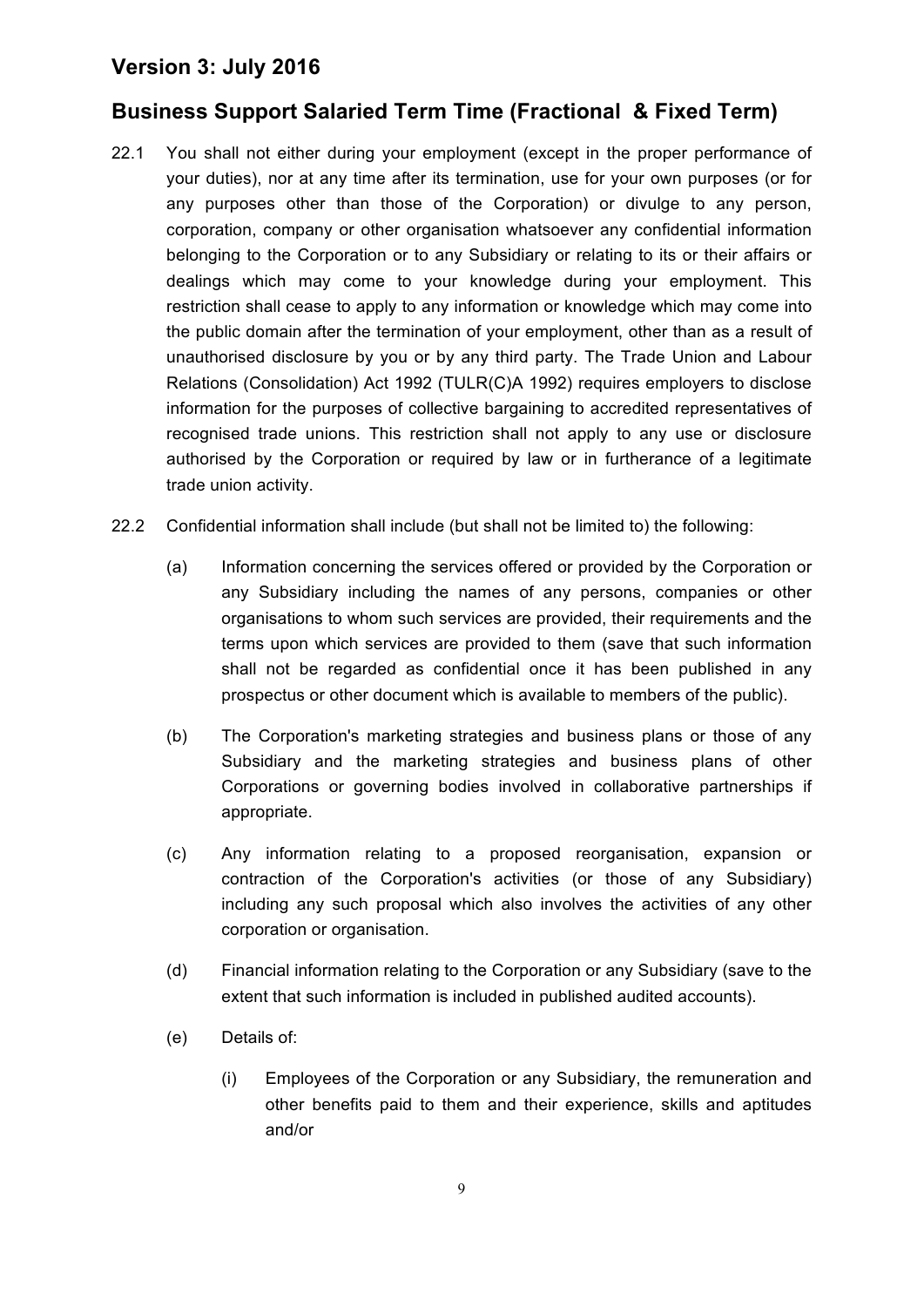# **Business Support Salaried Term Time (Fractional & Fixed Term)**

- (ii) Any arrangements for the supply of personnel to the Corporation or any Subsidiary by a third party provider.
- (f) Any information which you have been told is confidential or which you might reasonably expect to be confidential.
- (g) Any information which has been given to the Corporation or any Subsidiary in confidence by students or other persons, companies or organisations.
- 22.3 Notwithstanding the above, the Corporation affirms that professional staff have freedom within the law to question and test received wisdom relating to academic matters, and to put forward new ideas, and controversial or unpopular opinions about academic matters without placing themselves in jeopardy or losing the jobs and privileges they have at the Corporation.
- 22.4 All records, documents and other papers (together with any copies or extracts thereof) made or acquired by you in the course of your employment shall be the property of the Corporation and must be returned to it upon request on the termination of your employment.
- 22.5 Nothing in this contract, and in particular this Clause 22, is intended to prejudice your rights in relation to any protected disclosure under the meaning of Section 43A of the Employment Rights Act 1996, as amended from time to time ( Whistleblowing).
- 22.6 Any request received by you under the Freedom of Information Act 2000 will be forwarded to [your Line Manager/HR Department/Information Officer] for consideration. Under no circumstances should you respond to such a request directly.

### **23. Data Protection**

You agree to abide by the Corporation's Data Protection Policy available at [INSERT LINK] as amended from time to time and the provisions of the Data Protection Act 1998 when handling personal data in the course of employment including personal data relating to any employee, student, client, supplier or agent of the Corporation or any subsidiary.

### **24. Copyright,**

- 24.1 The copyright in all records documents and course materials produced or made by you in the course of your employment after your appointment to the College shall belong to the Corporation.
- 24.2 The copyright of any work or design compiled, edited or otherwise brought into existence by you as a scholarly work for the purposes of furthering your professional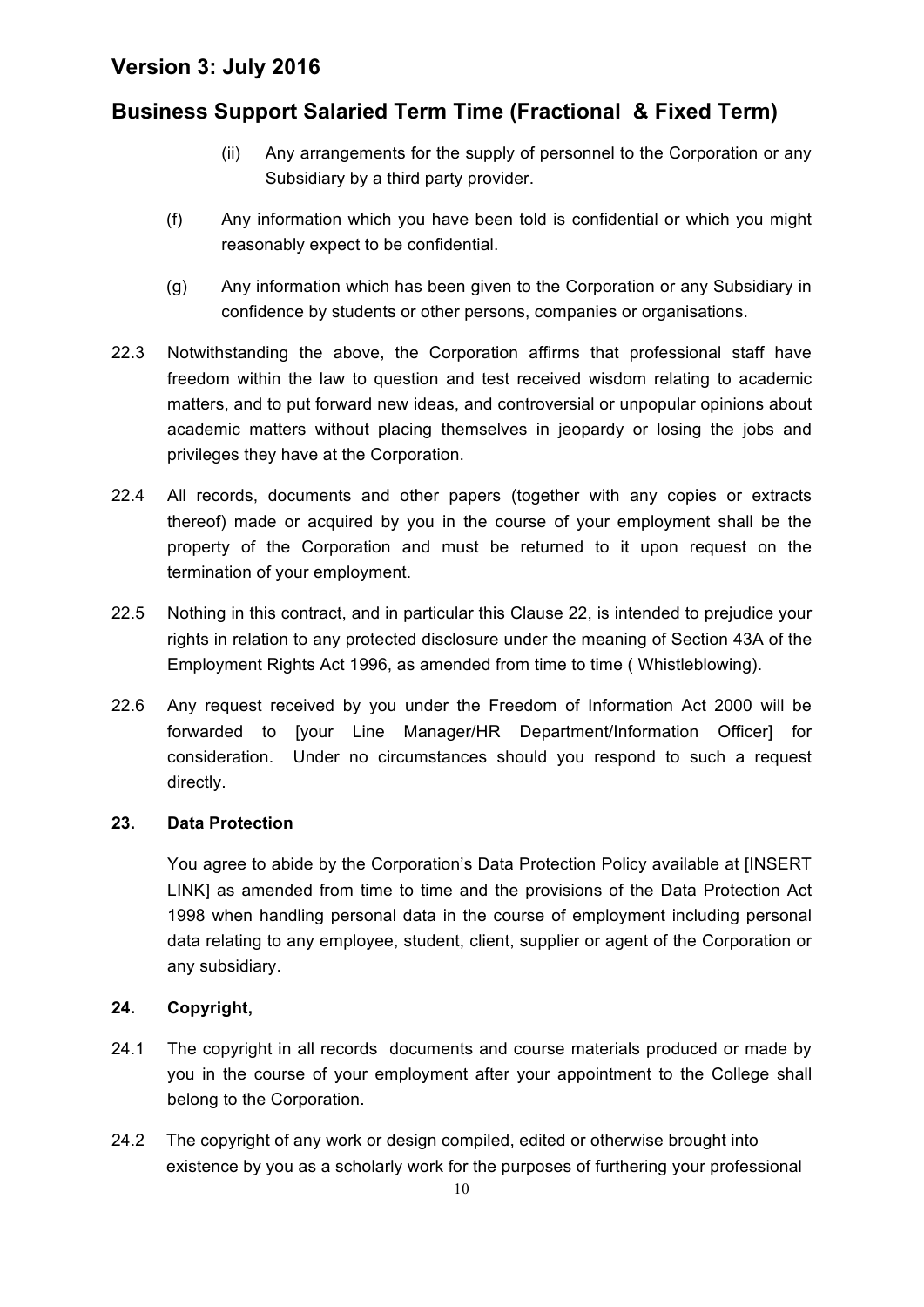# **Business Support Salaried Term Time (Fractional & Fixed Term)**

career shall belong to you; 'scholarly work' includes items such as books, contributions to books, articles and conference papers, and shall be construed in the light of the common understanding of the phrase in further and higher education.

#### **25. Grievances**

- 25.1 If you have a grievance relating to your employment, you are entitled to invoke the Corporation's Grievance Procedure which is available from [INSERT LOCATION].
- 25.2 You may from time to time be required to participate in some capacity in an employee grievance.

### **26. Disciplinary Procedures**

- 26.1 The Corporation expects reasonable standards of performance and conduct from its employees. Details of the Corporation's Procedures can be found at [INSERT LOCATION] together with the Staff Code of Conduct.
- 26.2 You may from time to time be required to participate in some capacity in a disciplinary procedure.

#### **27. Capability Procedures**

The Corporation has procedures in place designed to assist and encourage all employees to achieve and maintain standards of job performance. The aim is to ensure consistent and fair treatment for all and to assist any employee who is considered to be experiencing difficulties in performing satisfactorily the duties required of the post to which s/he was appointed. Details of the Corporation's Procedures can be found at [INSERT LOCATION]

### **28. Protected Disclosures - Whistleblowing**

If you have concerns regarding activities including but not limited to malpractice, fraud or corruption within the Corporation and /or any of its subsidiaries you should refer to the Corporation's Whistleblowing Policy which can be found at [INSERT LOCATION] to assist you in raising your concerns.

### **29. Safeguarding Children and Adults**

The Corporation has policy and procedures in place which set out the statutory safeguarding responsibilities of Further Education Colleges, as well as good practice recommendations, in relation to children and adults. All employees are required to adhere to the Corporation's Safeguarding Policy and associated procedures and guidance, which may be varied by the Corporation from time to time. Details can be found at [INSERT LOCATION].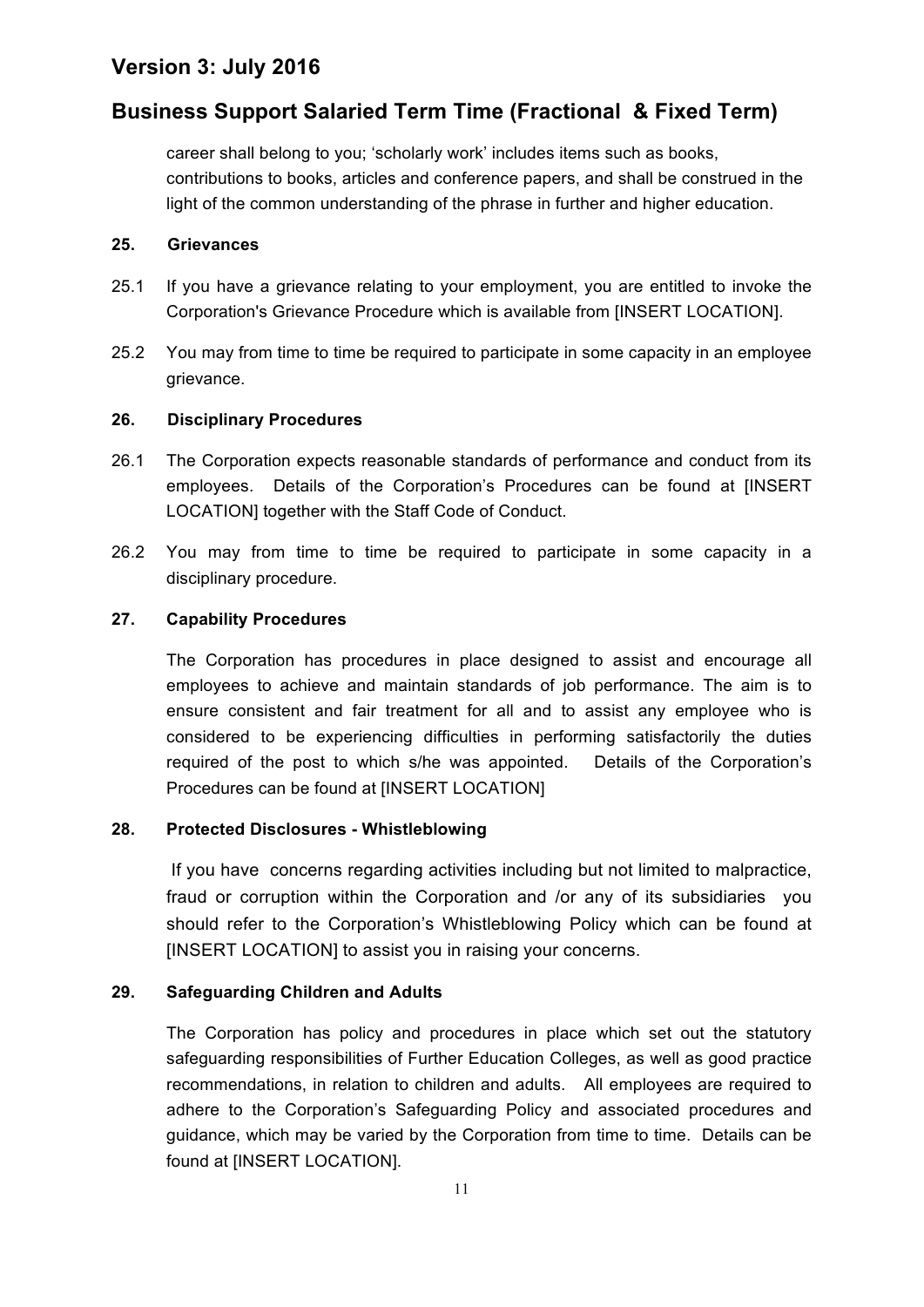### **Business Support Salaried Term Time (Fractional & Fixed Term)**

#### **30. Social Networking**

The employee should be aware that the internet is provided primarily for business use. The Corporation recognises that many employees use the internet, including social media for personal and business purposes. The Employee should therefore have due regard to the Corporation's Social Media and/or Email Policy and/or Acceptable Usage Policy when using the internet including social media for personal and business purposes.

#### **31. Monitoring of Telecommunications**

In accordance with the Corporation's policies, the Corporation has the right to monitor any and all aspects of its telephone and computer systems that are made available to you and to monitor, intercept and/or record any communications made by you, including any type of telephone, e-mail or Internet communications, for any purposes authorised under the Telecommunications (Lawful Business Practice) (Interception of Communications) Regulations 2000 and any amending or supplementary legislative or regulatory requirements.

#### **32. Criminal Acts**

In the event that you are under caution, arrested, charged with, and/or convicted of, a criminal act, you will advise the Corporation's Human Resources Department immediately. Failure to do so may result in disciplinary action.

#### **33. Anti-Bribery and Corruption**

- 33.1 Every employee and individual acting on the Corporation's behalf is responsible for maintaining the Corporation's reputation and for conducting their duties honestly and professionally. In accordance with this, you are required to adhere to the Corporation's Anti-Bribery Policy. Details can be found at [INSERT LOCATION]
- 33.2 You agree that you will report any suspicious conduct that may amount to a bribe being offered, promised, given, requested or accepted (either involving you or another employee or person acting for, or on behalf of, the Corporation) immediately to the relevant individuals within the Corporation in accordance with the Anti-Bribery procedures.

#### **34. Trade Union Membership**

34.1 You have the right to belong to a trade union of your choice. The following trade union[s] are currently recognised by the Corporation for Staff: [ENTER TU DETAILS AND RELEVANT BARGAINING GROUP ].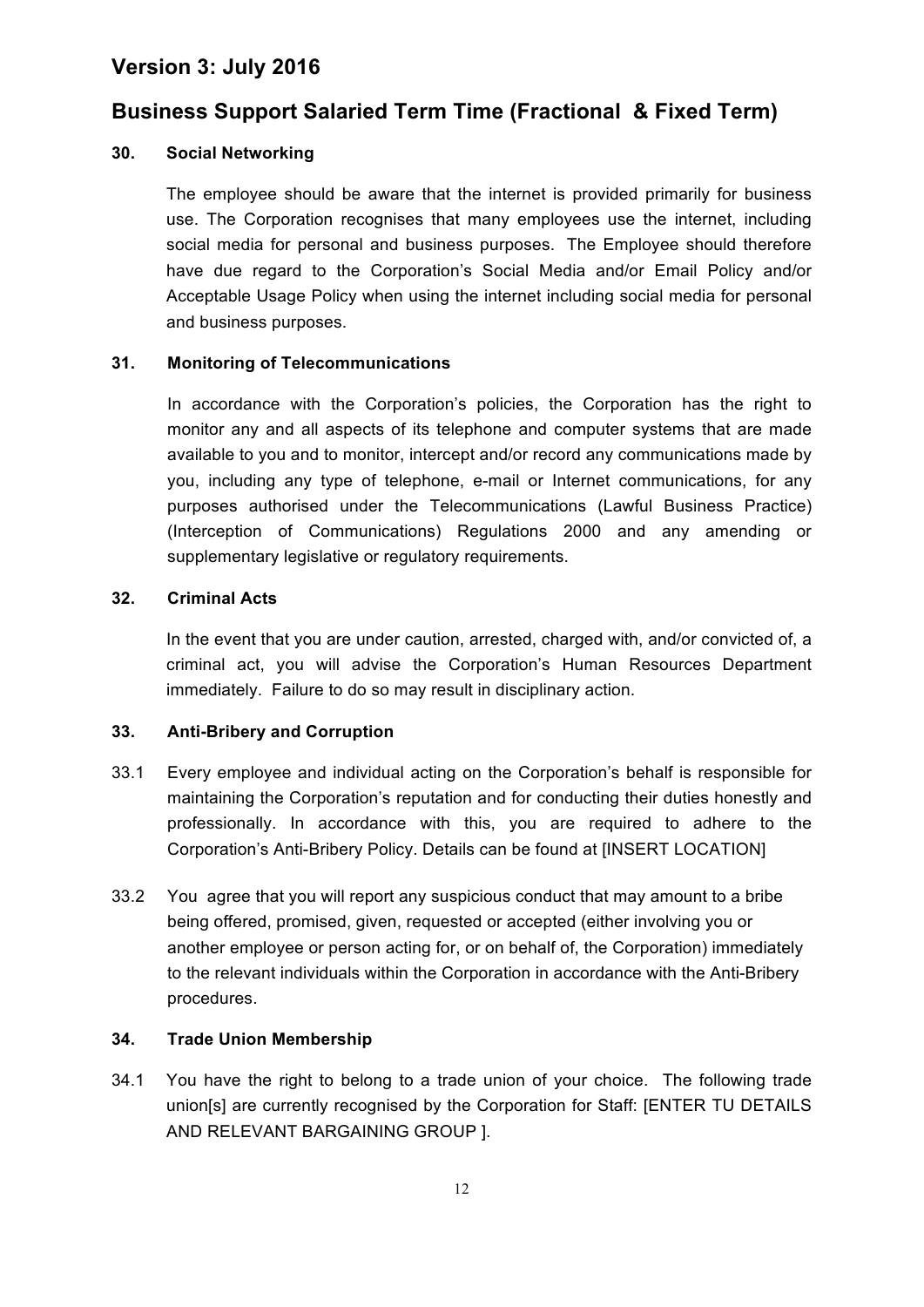# **Business Support Salaried Term Time (Fractional & Fixed Term)**

34.2 The Corporation will provide information to the recognised trade unions to allow them to organise within the college. Your details will be provided unless you notify us, in writing, that you do not wish your name to be provided.

### **35. Termination of Employment**

- 35.1 After the successful completion of any probationary period, the Corporation may terminate your employment by giving you in writing whichever the greater is of:
	- (a) 1 month's notice
	- (b) one week's notice for each year of service, up to a maximum of 12 weeks' notice.
- 35.2 You may terminate your employment at any time by giving the Corporation 1 months' notice in writing.
- 35.3 The Corporation may terminate your employment without notice or without compensation in lieu of notice if you are found guilty of gross misconduct.
- 35.4 During any period of notice of termination (whether given by you or the Corporation), the Corporation shall be under no obligation to assign any duties to you and shall be entitled to exclude you from its premises ("garden leave"), although this will not affect your right to receive your normal salary and other contractual benefits. If you are required to take "garden leave" during the notice period, Clause 21 shall continue to apply.
- 35.5 Your employment will terminate automatically upon the date specified in Clause 1.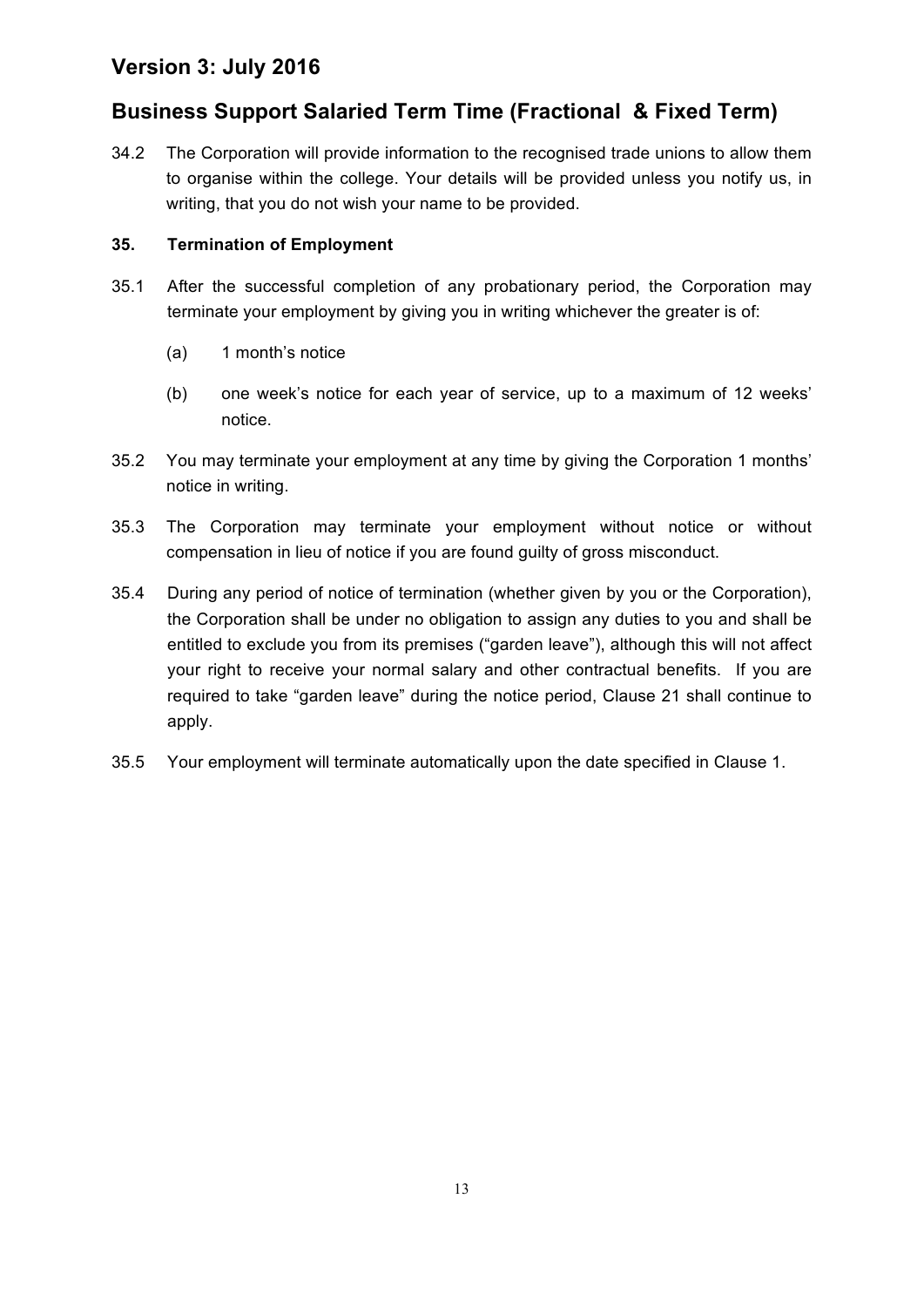# **Business Support Salaried Term Time (Fractional & Fixed Term)**

### **36. Return of Corporation Property**

- 36.1 Upon the termination of your employment (for whatever reason) you hereby agree to return to the Corporation all [documents, student work, IT equipment, books, office equipment, keys, security passes, credit cards, college car *– delete/amend as appropriate*] and any other property belonging to the Corporation. This includes all documents and information whether stored electronically or as hard copy.
- 36.2 All Corporation property must be returned no later than your last date of employment with the Corporation. You are also required to return to the Corporation any college property that may come into your possession after your employment ends.
- 36.3 It is your responsibility to return Corporation property. With reference to Clause 14 (Deductions), you hereby agree that any failure to return such property will entitle the Corporation to withhold the whole or any part of any wages due to you from the Corporation up to the second hand replacement cost of the non-returned property'. The Corporation reserves the right to issue legal proceedings against you in the event that it is unable to recover, by way of a withholding of salary a sum representing up to the second hand replacement cost of the property which is unreturned.

#### **37. Collective Agreements**

National collective agreements which are currently in existence (as set out in Appendix 1) are expressly incorporated into this contract. These agreements may be varied from time to time following negotiations with the recognised trade unions through the Wales Negotiations Committee Further Education (WNCFE).

### **38. Prior and subsequent agreements**

- 38.1 This Contract of Employment and Collective Agreements listed in Appendix 1 are in substitution for any previous letters of appointment or contracts of employment.
- 38.2 Any changes in the terms and conditions of employment applicable to staff appointed by the Corporation on the terms and conditions set out herein, which may be agreed after the date of this Contract between the Corporation and any trade unions recognised by the Corporation in respect of such staff, shall be incorporated automatically into your Contract of Employment.
- 38.3 Any future national collective agreements reached after the date of this contract through the WNCFE will be expressly incorporated into this contract in accordance with the procedures set out in the National Recognition Agreement.

### **39. Interpretation**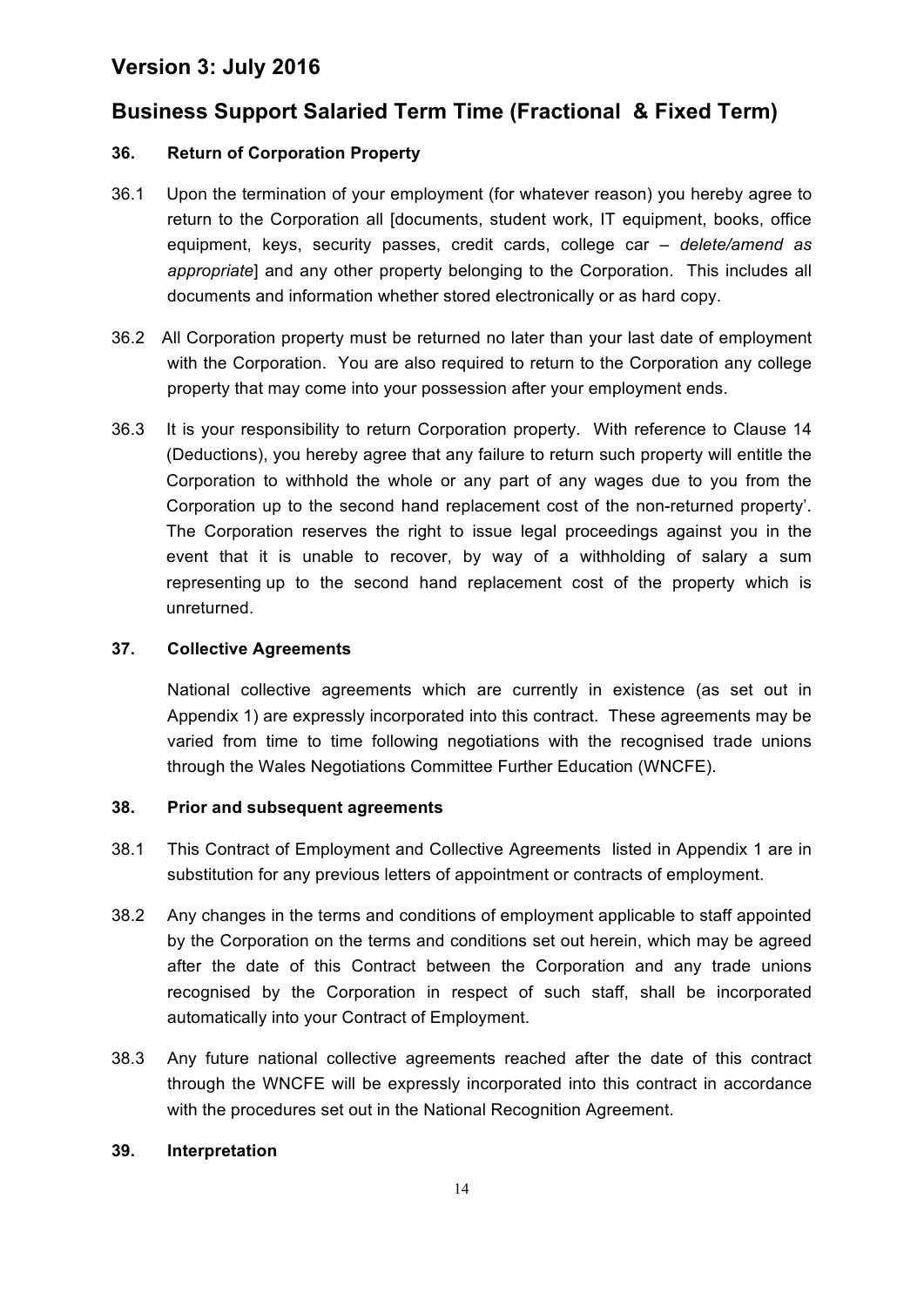## **Business Support Salaried Term Time (Fractional & Fixed Term)**

In this contract "Subsidiary" means any company, association, society or other entity directly or indirectly controlled by the Corporation, for which purpose 'control' means either ownership of more than 50% of the voting share capital (or equivalent right of ownership) of such company, association, society or other entity or power to direct its policies and management whether by contract, statute or otherwise.

#### **40. Applicable Law**

English and Welsh law shall apply to this Contract and the parties to this Contract submit to the jurisdiction of the courts of England and Wales.

### **41. Reporting cases of misconduct or professional incompetence**

- 41.1 It is a statutory requirement for the Corporation to refer information to the Disclosure and Barring Service when an employee has been removed from regulated activity because the Corporation believes s/he has engaged in relevant conduct, or posed a risk of harm to children or vulnerable adults, or when an employee leaves their post in circumstances where they would or might otherwise have been removed because they harmed, or posed a risk of harm to a child or vulnerable adult.
- 41.2 In accordance with the Education (Supply of Information) (Wales) Regulations 2009 the Corporation will report to the General Teaching Council for Wales (or any successor body formed to monitor professional standards within the FE Sector), cases of misconduct, professional incompetence or conviction of a relevant offence of a registered teacher or member of staff, which results in the Corporation ceasing to engage the services of that person**.**

### **42. Education Workforce Council (EWC)**

You are required to be registered by the EWC. You are therefore subject to the rules and regulations of this body.

#### **43. Post Termination Restrictions**

Either :

There are no Post Termination Restrictions for this post.

OR

The Post Termination Restrictions are set out in Appendix 2.

#### **Declaration**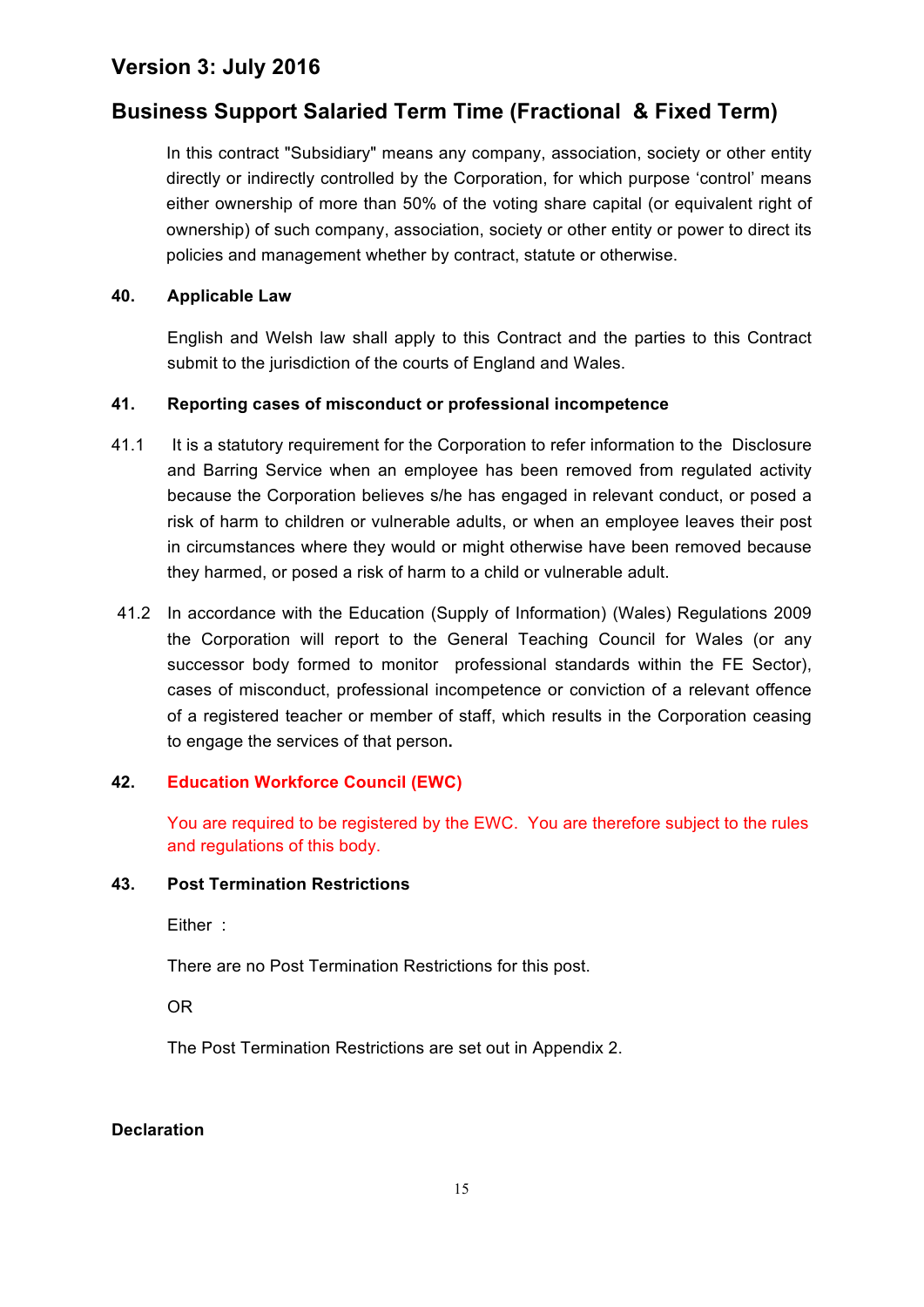# **Business Support Salaried Term Time (Fractional & Fixed Term)**

I hereby confirm my agreement to the terms and conditions set out above.

| (Name of Employee) |      |
|--------------------|------|
|                    | Date |

(For and on behalf of the Corporation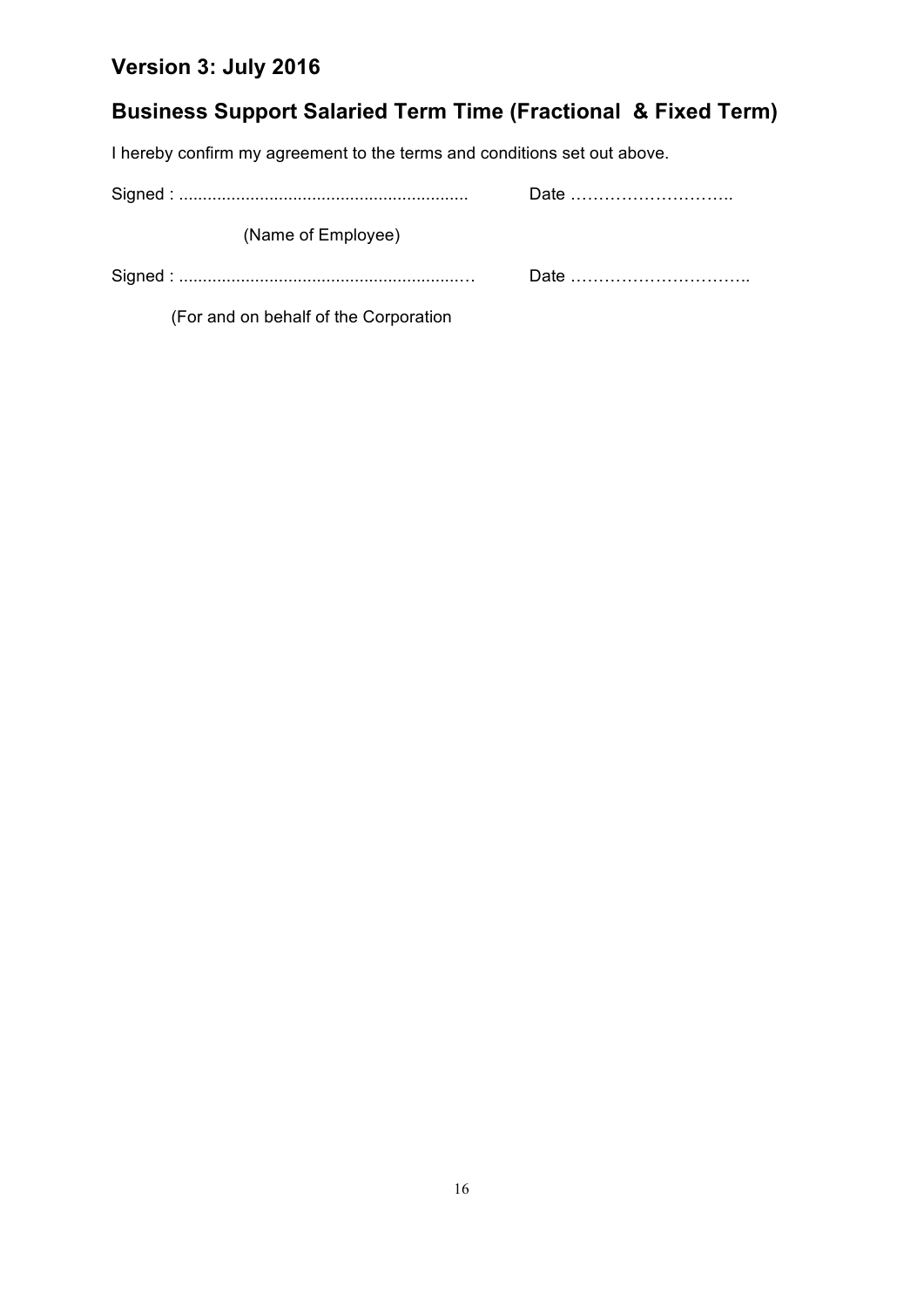# **Business Support Salaried Term Time (Fractional & Fixed Term)**

# **Appendix 1 – Collective Agreements**

1. Agreement on the Employment of Instructor / Demonstrator Staff in FE Colleges and Institutions in Wales (2005)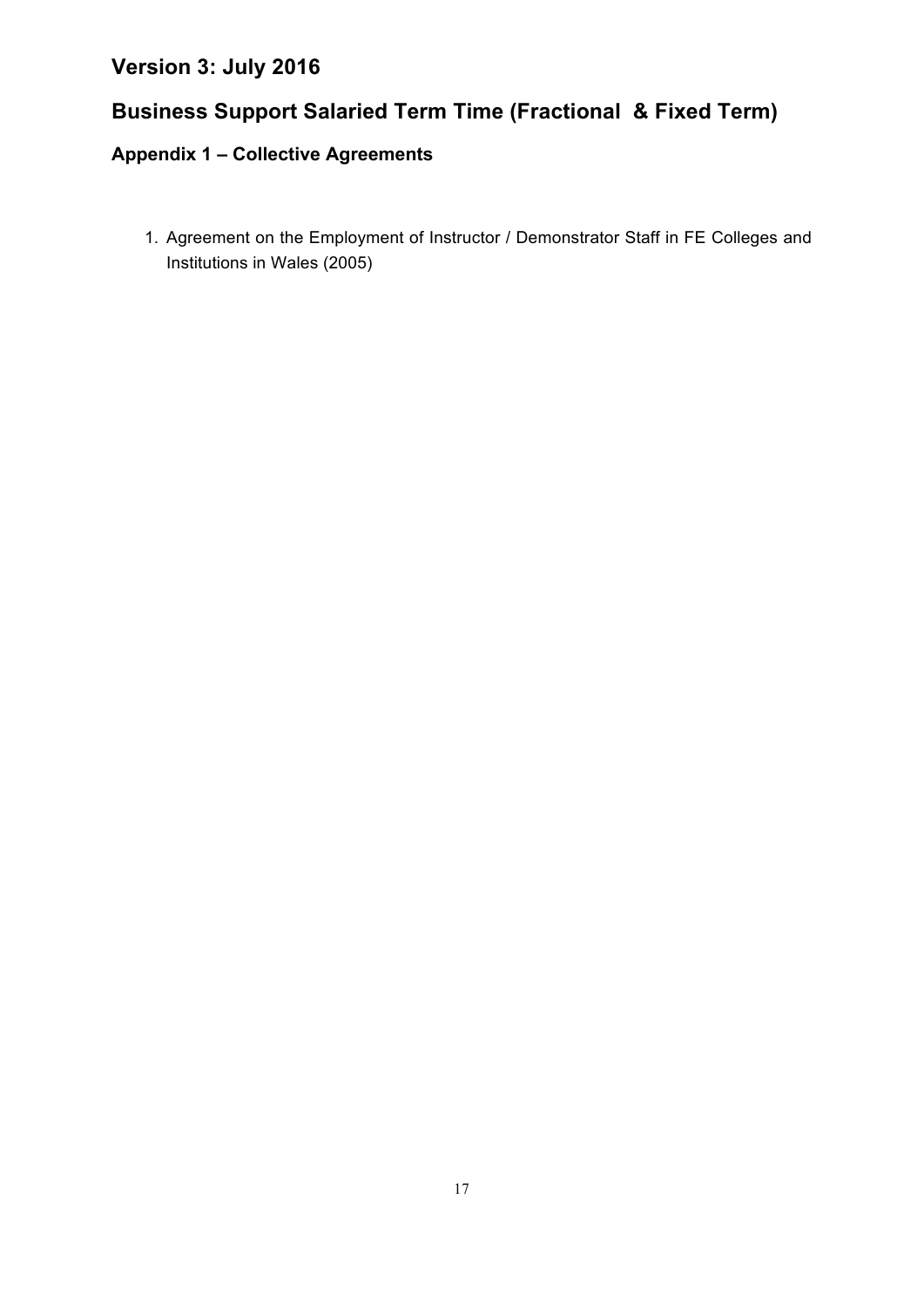# **Business Support Salaried Term Time (Fractional & Fixed Term)**

### **Appendix 2**

### **1 Post-termination Restrictions**

- 1.1 For the purposes of Clause 1.2 below, the following words shall have the following meanings:
	- (a) "Client" shall mean any person, corporation, company or other organisation to whom or which the Corporation supplied services during the twelve months preceding the Termination Date and with whom or which, during such period, you had personal dealings in the course of your employment but shall exclude any such person who was enrolled as a student on a publicly funded course with the Corporation and any such organisation which distributes public funds for education and training purposes;
	- (b) "Restricted Services" shall mean any services which are the same as or similar to any services supplied by the Corporation with which your duties were concerned or for which you were responsible during the twelve months immediately preceding the Termination Date;
	- (c) "Termination Date" shall mean the date of termination of your employment.
- 1.2 You hereby undertake that you will not during a period of twelve months immediately following the Termination Date without the prior written consent of the Corporation whether by yourself, through your employees or agents or otherwise howsoever and whether on your own behalf or on behalf of any other person, corporation, company or other organisation, directly or indirectly:
	- (a) solicit business from or canvass any Client if such solicitation or canvassing is in respect of Restricted Services;
	- (b) supply Restricted Services to any Client;
	- (c) solicit or induce or endeavour to solicit or induce any person who is on the Termination Date employed by the Corporation in a managerial capacity or as a member of its academic staff to cease working for or providing services to the Corporation, whether or not any such person would thereby commit a breach of contract;
	- (d) employ or otherwise engage in the supply of Restricted Services to any Client any person who is on the Termination Date, or was during the twelve months preceding the Termination Date, employed by the Corporation in a managerial capacity or as a member of its academic staff.